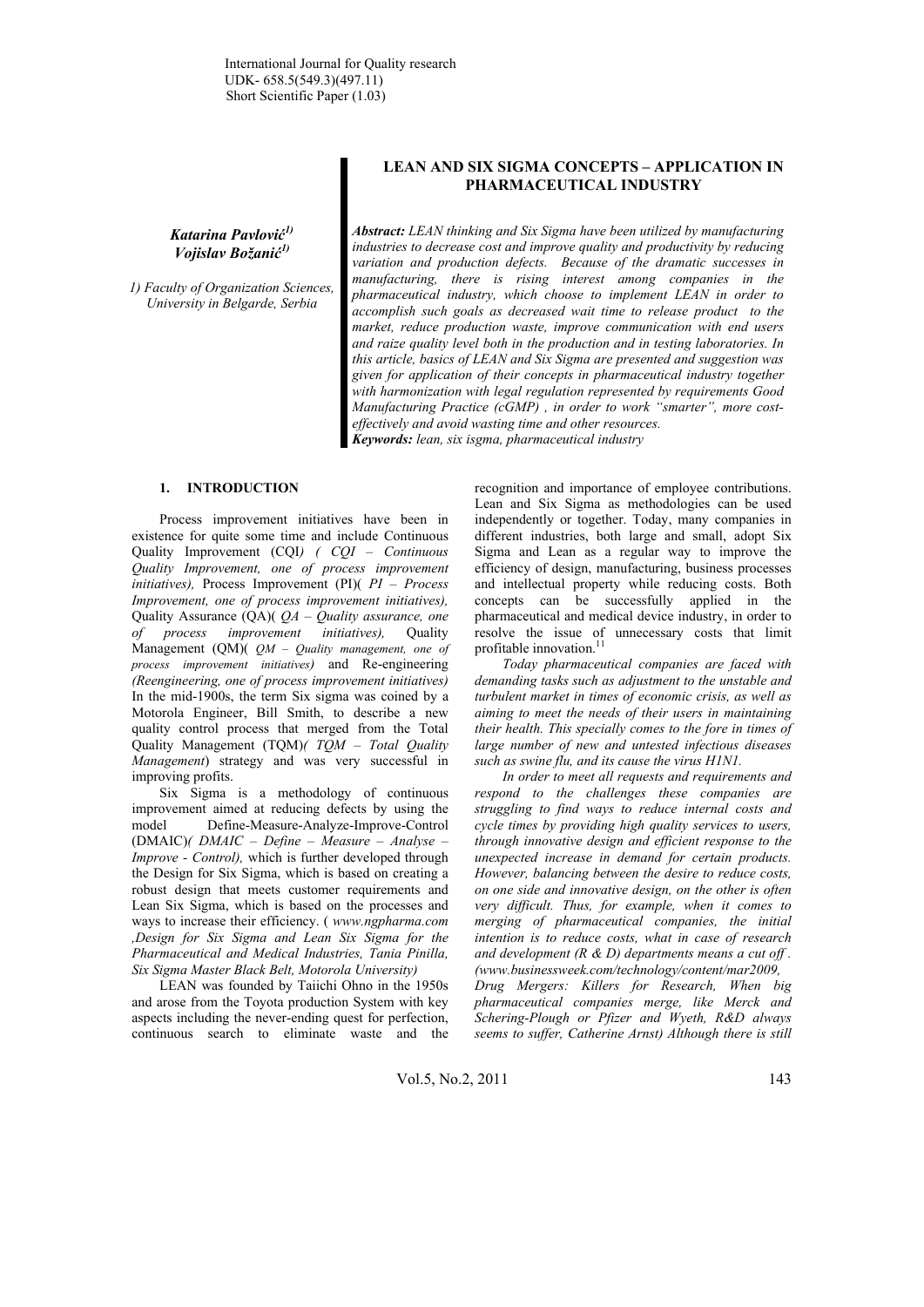

*no right solution to these economic problems, the methods of Lean and Six Sigma can reduce costs, and encourage research and development, even in this time of great challenges.*<sup>1</sup>

Pharmaceutical and medical device manufacturers are looking in Lean manufacturing and Six sigma principles the way for significant improvement of operational efficiency and quality, while facilitating compliance.

Today, manufacturers in these industries are focused as never before on reducing operational costs while ensuring compliance. To ensure a solid position on the market and competitive advantage they are looking to increase the efficiency of their operational and manufacturing processes – optimizing resources, improving efficiency, reducing waste and controlling inventory*. (www.pharmafocusasia.com, Pharmaceutical Manufacturers, Embracing Lean Six Sigma, John E. Danese, Dennis Constantinou, Life Sciences)*

*The good news in this situation for companies in pharmaceutical and medical device industry is that the initiatives of regulatory bodies (such as the FDA-(FDA – Food and Drug Administration, USA regulatory agency for control of food and drugs and others.) support these changes with the risk reduction approach as the embedding of quality in the manufacturing process from the very beginning (quality by design - QbD)( QbD – Quality by design, new FDA's initiative the focus of which is that quality should be built into a product with a thorough understanding of the product and process by which it is developed and manufactured along with a knowledge of the risks involved in manufacturing the product and how best to mitigate those risks.). instead of relying on the final laboratory testing (quality by testing - QbT)( QbT – Quality by testing, adopted principle by pharmaceutical industry of assuring product quality by final laboratory testing).* 

*All previously presented elements and current developments in the pharmaceutical and medical device industry are in favor that it is now an ideal time to turn to the principles of Six Sigma and Lean.* 

## **2. UNDERSTANDING THE NEED FOR CHANGE (CHANGE OF THE STATUS QUO)**

First step towards embracing Six sigma and Lean is to understand and accept the need for change. Despite its focus on quality, it is the fact that pharmaceutical industry has failed to keep up with other industries in terms of manufacturing efficiency and productivity, the main reason for this being high costs and burden involved in revalidating any process change, even though changes were made in the spirit of improvement. Pharmaceutical manufacturers reluctantly change processes which are confirmed and validated and

## accepted as complainant.

From the historical perspective, pharmaceutical manufacturers who had high profit margins had not enough economic stimulus to introduce changes. It is obvious that this situation has changed.

This already mentioned pharmaceutical industry's commitment on maintaining the status quo has produced inefficiency and increament in waste. It is estimated that the world wide potential cost savings from efficiency improvement in pharmaceutical industry could be as high as 90 billion dollars per year. On the other hand it is a known fact that Reasearch and Development are the major cost center in pharmaceutical companies, while manufacturing accounts for more than twice the expenses of R&D, representing around 36% of total costs. The true costs of manufacturing become apparent when one considers the non value added activities and waste which represent 80% and 50% respectively. *(www.pharmafocusasia.com, Pharmaceutical Manufacturers, Embracing Lean Six Sigma, John E. Danese, Dennis Constantinou, Life Sciences)* Picture 1. show changes demanded for succesfull Lean transformationIn the environment which does not accept changes consequences have impact on quality as well. Statistics show that the number of drug recalls has increased drastically on yearly basis, three quarters of which are attributed to manufacturing defects. The reject percentage in the pharmaceutical industry ranges from 5 percent to 10 percent  $\approx$  2 sigma), compared to 0.0001 (6 sigma) in the semiconductor industry. The reject percentage costs the pharmaceutical industry between 4.5 and 9 billion US\$ per year, which is quite a lot compared to 90 billion spent on manufacturing.

Several important factors have led in recent years to substantial change in the approach and management of manufacturing operations in pharmaceutical industry. First, many manufacturers face the fact that they can not keep up with development pace and sustain competition from the part of generic drug manufacturersAs such, they see a growing need to abandon the status quo and to focus on improving productivity, efficiency and quality. At the same time U.S. FDA and other regulatory bodies have come to the conclusion that pharmaceutical industry has fallen behind other sectors in terms of efficiency and quality and based on that they have begun to endorse a "quality by design" model instead of current "quality by testing". As part of this change FDA has launched its PAT (Process Analytical Technology- PAT *– Process analytical technology, one of FDA's initiatives for pharmaceutical industry in 21st century, which represents a system for design, analysis and manufacturing control, by measurement of critical quality parameters and performance attributes of raw material, in process and process with the goal of assuring final product quality )*initiative, a risk based guidance model which is to direct pharmaceutical manufacturers toward consistent and predictable quality (higher sigmas).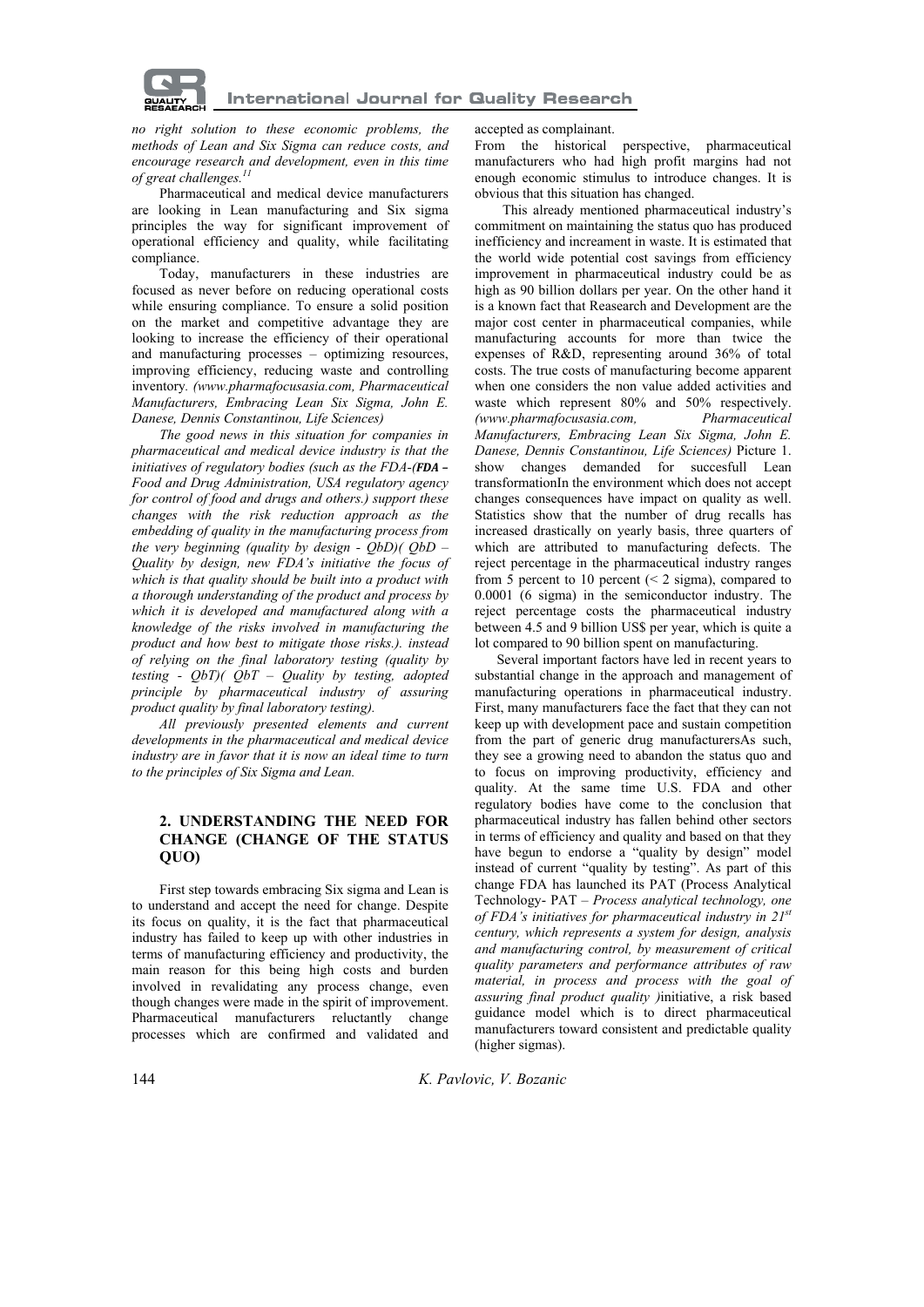



*Figure 1. Changes demanded for succesfull Lean transformation 17* 

The PAT approach leads to rising of quality level through a deep understanding of variability of process parameters, which effect product quality from its very beginning.(*www.pharmafocusasia.com, Pharmaceutical Manufacturers, Embracing Lean Six Sigma, John E. Danese, Dennis Constantinou, Life Sciences)*

In the past, pharmaceutical industry, for which the principles of Good Manufacturing Practice are mandatory, has slowly been embracing Lean manufacturing, in contrast to other sectors that adopted it relatively quickly and successfully. Therefore, in this article emphasis was put on the comparison of cGMP and Lean approach, identifying areas of overlap, as well as the challenges faced by pharmaceutical companies while turning to Lean manufacturing.

### **3. COMPARISON OF CGMP AND LEAN**

GMP has evolved gradually, representing a complex system of rigorous rules and institutionalized tradition of drug manufacturing in order to ensure the safety, reliability and quality.

The current scientific risk-based framework and the process analytical technology (PAT) initiatives, developed by regulatory authorities to support innovation and efficiency in a cGMP environment, suggest a new way of thinking for the 21st century.*(*  *Lean Manufacturing practice in cGMP environment, Oct 1, 2006, Anne Greene, Dermot O Rourke, Pharmaceutical Technology Europe, Vol 18, Issue 10).*  Since 2001, regulatory authority policies have promoted initiatives designed to increase the availability of new and affordable medicines. This new thinking should help the pharmaceutical industry move towards innovation in manufacturing and alleviate the fear of lean improvement. These fears will only be removed when manufacturers are confident that a successful lean implementation in a cGMP environment can have both regulatory approval and be technically dependable.

A comparison of cGMP with lean manufacturing (Table 2) might suggest that they belong to two conflicting families.

While cGMP focuses on manufacturing as a means to produce safe and effective products for the patient, lean focuses on manufacturing as a location for improvement and value creation from a customer's perspective. For example, the public's expectation for an aspirin tablet has changed very little in comparison with their expectation for a personal computer during the last thirty years. They still expect the tablet to be safe and effective, while they expect the computer to have improved and provide greater value in return for the price paid. In table 2. comparison of the most important attributes of Lean concept and principles of cGMP were shown.

Vol.5, No. 2, 2011 145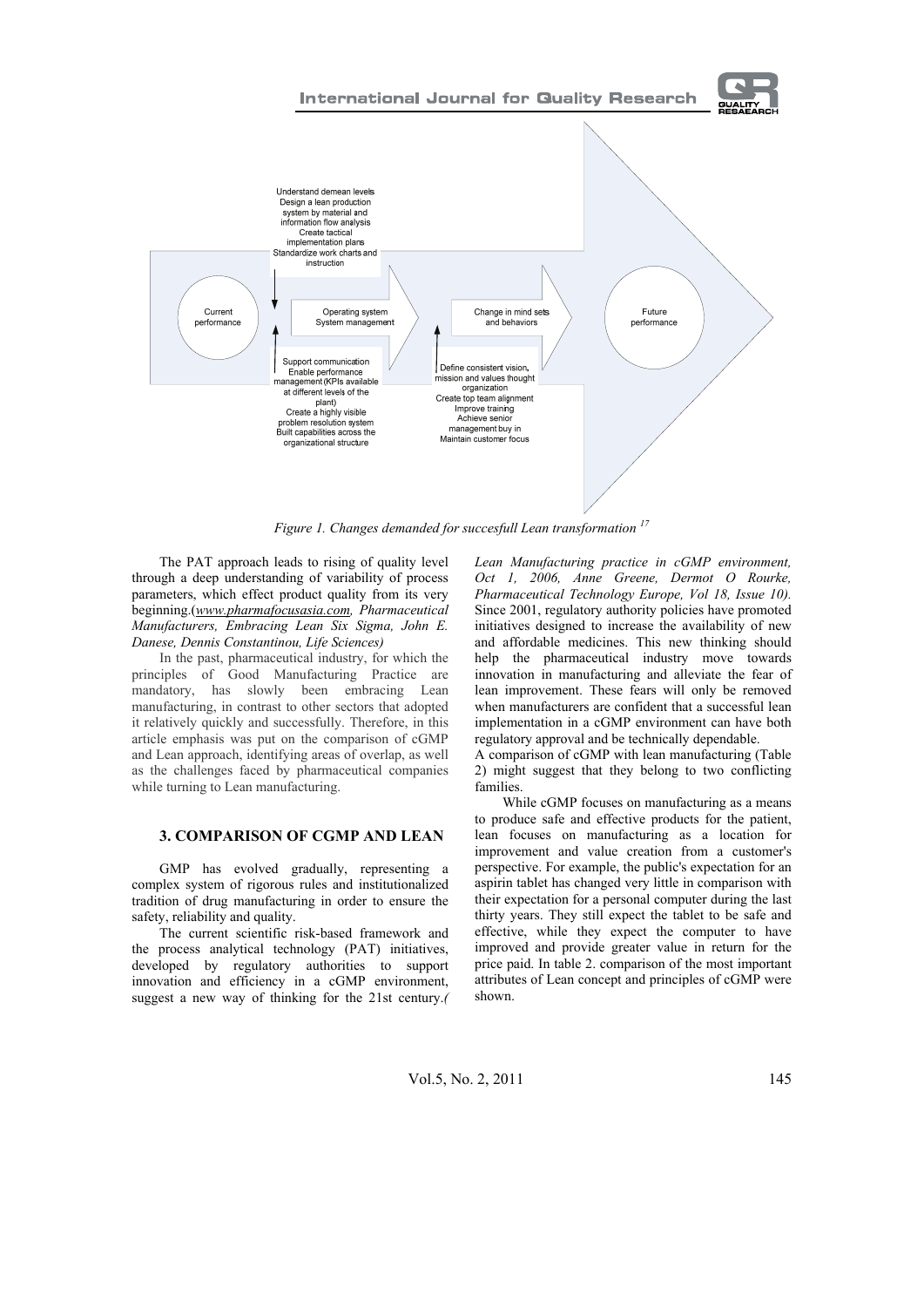

*Table 2. Comparison of the most important attributes of Lean concept and principles of cGMP in pharmaceutical production <sup>21</sup>*

| Area                         | <b>LEAN</b>                                                                                                                              | cGMP                                                                                                                                      |
|------------------------------|------------------------------------------------------------------------------------------------------------------------------------------|-------------------------------------------------------------------------------------------------------------------------------------------|
| Objectives                   | Reduce waste                                                                                                                             | Ensure product effectiveness                                                                                                              |
|                              | Create value                                                                                                                             | Prevent harm                                                                                                                              |
| Focus                        | Value stream                                                                                                                             | Product development, manufacturing and quality                                                                                            |
|                              |                                                                                                                                          | assurance                                                                                                                                 |
| Approach to<br>manufacturing | Quality balanced with productivity                                                                                                       | Quality first                                                                                                                             |
| Improvement                  | Continuous and simultaneous                                                                                                              | Regulated and prudent                                                                                                                     |
| Typical goals                | Reduce cost<br>Improve quality<br>Reduce cycle time<br>Reduce inventory<br>Improve delivery                                              | Follow validated process<br>Prevent deviation                                                                                             |
| <b>Typical tools</b>         | Value stream mapping<br>Kaizen improvement<br>Error proofing<br>Moving to pull<br>Simple flow<br>Training<br>Quality function deployment | Documentation<br>Personal qualifications and training<br><b>Cleanliness</b><br>Validation and qualification<br>Complaint review<br>Audits |

Lean's dual objectives, to reduce or eliminate waste and to create value, differ from cGMP's objective, which is to ensure that all levels of control are in place to deliver a safe and effective medicinal product. Perhaps where cGMP and lean do overlap is in a shared history in the control of the manufacturing environment. To see the degree of overlap, a new perspective of lean, referred to as *lean pharma*, will be discussed.( Lean Manufacturing practice in cGMP environment, Oct 1, 2006, Anne Greene, Dermot O Rourke, Pharmaceutical Technology Europe, Vol 18, Issue 10)

#### *Lean pharma*

Lean pharma can best be viewed by looking across the lean landscape from a cGMP perspective. To do this, one has to define in simple terms what "lean" means.<sup>21</sup>

## **Lean landscape**

In 1999, Spear and Bowen identified four rules that describe the make-up of the lean manufacturing system*.( S. Spear and H. K. Bowen, Decoding the DNA of the Toyota Production System (Harvard Business Review, Boston, MA, USA, 1999))*

- Standard work all work must be specified as to content, sequence, timing and outcomes.
- Clear relationships and communications every internal customer-supplier connection must be direct with unambiguous ways to send requests and receive responses.
- Simple flow the pathway for every product and service must be simple, direct and followed.
- Scientific method improvement should be made using scientific methodology, under the guidance of a teacher and at the lowest possible level in the organization.

They identified the lean manufacturing paradox; the existence of rigidly documented processes that operate in a flexible and adaptable environment. It is the combination of being able to perform the simple things right, while also having the ability to change and adapt to customers' demands, which makes lean such a successful improvement methodology and business survival tool.

For the purpose of this article, it will be assumed that these four rules must be followed for a traditional manufacturing culture to reach the tipping point to transform into a lean manufacturing culture.

#### **4. GMP PERSPEPCTIVE**

One of the characteristics of a cGMP manufacturing environment is the abundance of documented processes such as standard operating procedures (SOPs- *SOP – Standard Operating Procedure*), testing methods, environmental controls and training programmes. This documentation can be divided into technical standards and operational procedures.

Technical standards, such as product specifications, validated settings and production conditions, can only

146 *K. Pavlovic, V. Bozanic*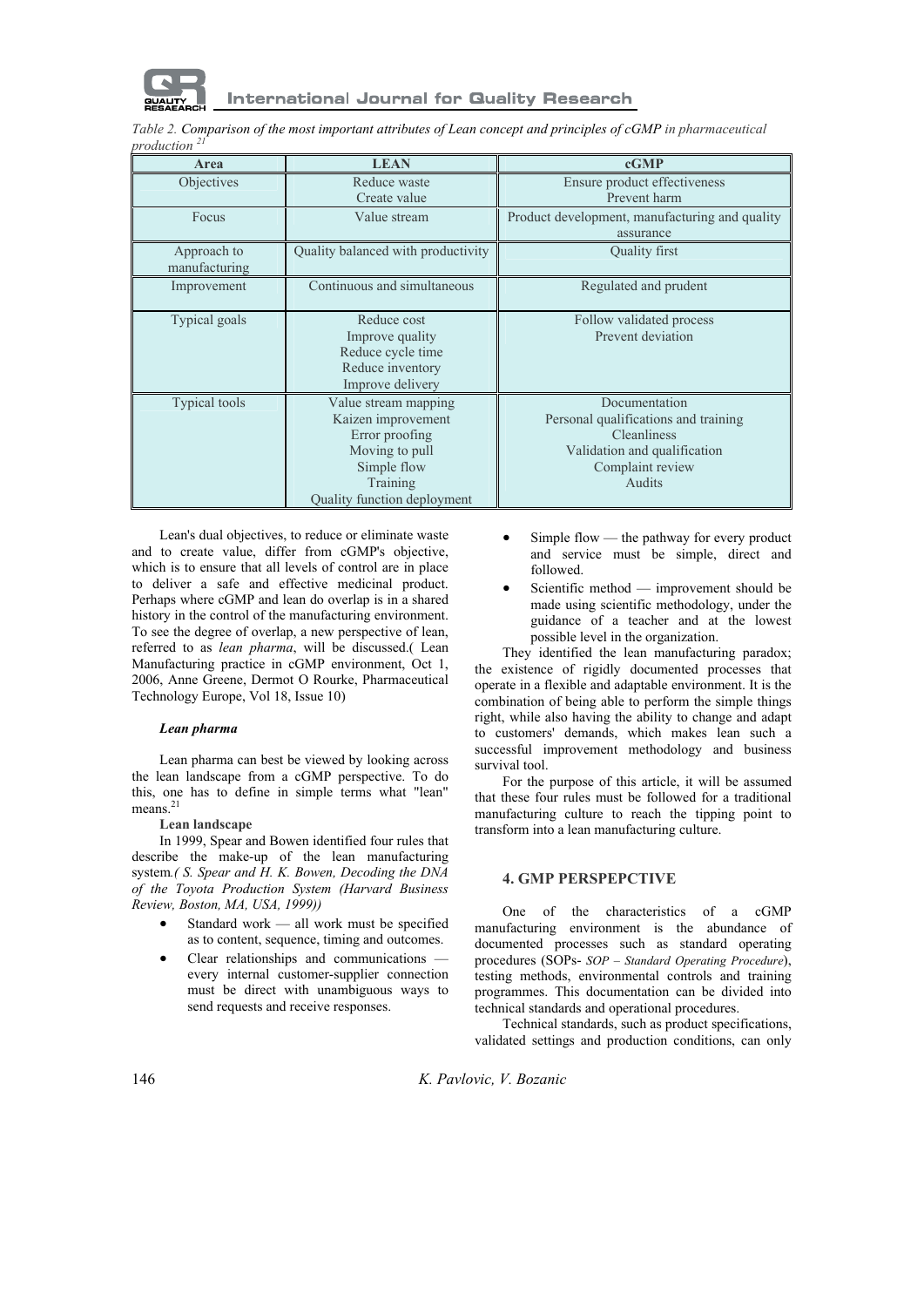

change following a change control exercise. Operational procedures, such as the way people interact with equipment and the way that product flows, are based on custom and experience, and will change regularly in response to deviation or safety concerns.

The essence of lean pharma is determining how current operational procedures can be modified to support short-term improvement, while maintaining the technical standards — thus ensuring no risk to the product. An attempt is made to do this, from a cGMP perspective, for each of the four rules defined here.<sup>2</sup>

#### *Rule 1: Standard work*

Standard work in lean manufacturing is an agreed set of work procedures that establish the best and most reliable methods and sequences for each process and employee.<sup>4</sup> It is a detailed instruction on how a task can best be performed today, with the understanding that it can be improved tomorrow.

Standard work procedures are communicated simply and easily; more chart and display than paragraphs and pages. The employees who work with the process write the standard work procedures and their descriptions reflect what actually happens in the work place rather than what might happen. It is written after the manufacturing step has been optimized to ensure product quality is reproducible and product flow is continuous.

Standard work is desired because if you can standardize a process then you can control it; and if you control it, then you can improve it. This is the essence of this rule.

In lean manufacturing, every step in every operation is performed in a predictable manner. The time, sequence, outcomes and inventory levels for each step are specified. The work time to perform a task is independent of the operator, so if it changes (increases or decreases) a problem has occurred. This immediately alerts the team leader to a problem as it happens, thus ensuring real–time control*.( Real time – term which defines reaction in a specific moment when something occurs, implying interactive releationship with a phenomenon, process and participants in order to be able to control and manage.)*

Looking at the pharmaceutical industry, it may appear that standard work is already *in situ*, with SOPs, manufacturing instructions, testing methods and validation protocols. However, these documents are often written by team leaders or scientists following validation and are only updated in response to a deviation, safety or quality issue.

In the cGMP environment, critical specifications and technical standards are very well defined, deviations from which are obvious and thus action can be taken. Operational procedures, however, are often light on detail and as a result, variations in these may not be detected. For example, the way an operator sets up a workstation may vary with respect to time and outcomes. A check sheet may ensure that critical steps have been completed, but the manner in which the endresult was achieved is not obvious. It is then possible for work variation to enter if people use slightly different methods to achieve the same result. Typical finished dose manufacturing working instructions may include "charge the blender...", "set up take-off plate".

In a lean pharma plant, SOPs and other manufacturing instructions would be viewed as a means to expose problems and encourage improvement. Technical standards will be identified and fixed in line with regulatory requirements; all other operational procedures would be reviewed on a systematic basis and standardized with respect to time, sequence, content and outcome. For example, the batch manufacturing instruction could still contain the term "charge the blender", but the work standard for the blender would be written by the people who perform the action and would appear in a separate form, possibly as a chart or on-line display.<sup>21</sup>

#### **Key points:**

- 1. cGMP and Lean overlap with a shared history in the control of the manufacturing environment
- 2. In a lean pharma manufacturing environment cGMP and Lean must be equal partners
- 3. FDA's PAT initiative is well aligned with Lean manufacturing

The challenge for the pharmaceutical industry in turning to lean is the design of new operational procedures that are consistent with all external regulatory requirements, but also support continuous improvement.

## *Rule 2: Clear relationships*

In the lean manufacturing environment, every customer-supplier connection is direct with unambiguous ways to communicate. There is a clear and agreed way to send requests and receive responses. Product and information flows from one department to another and the barriers between departments are reduced. The overall goal is to keep product flowing. Consistent cycle time is an indicator of good internal supplier-customer relationships.

In the cGMP environment, product cycle time is quality driven; it may take longer to release a batch than it does to produce it. Different departments usually have clear individual responsibilities and objectives. Departments often have separate responsibilities and objectives, resulting in teams working in isolation or in conflict with one another. Individual departments are often unaware of the impact that their delays or problems have on overall product flow.

In the lean pharma environment, cycle time and

Vol.5, No. 2, 2011 147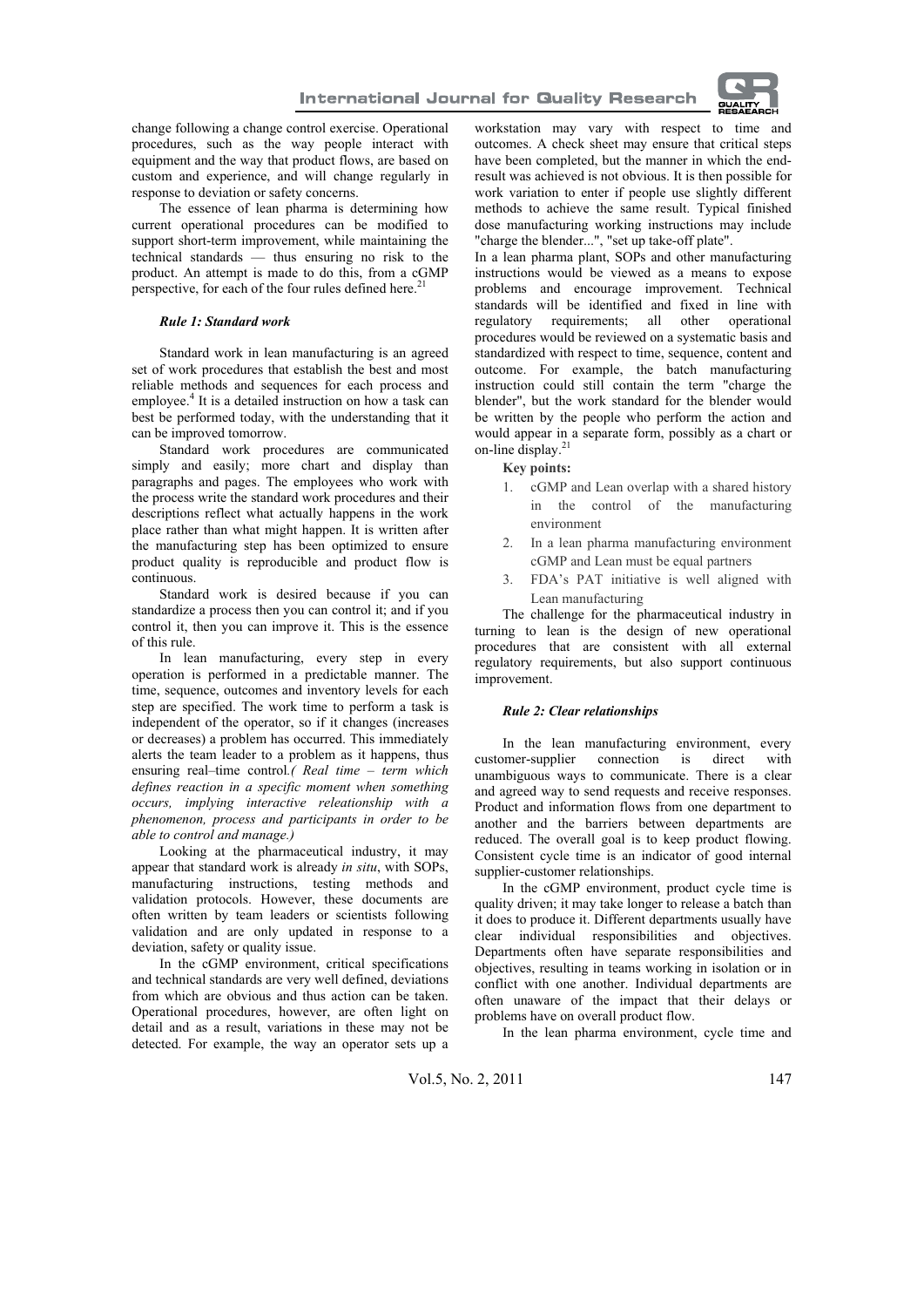

quality would be of equal importance. This overlaps with FDA's PAT framework of reducing production cycle time. When a deviation in cycle occurs, it may indicate potential quality issues. For example, if it typically takes an operator 40 minutes to set up a tablet press but a batch takes longer, this indicates a problem with that batch. In lean pharma, a request for help would be made by the operator at 41 minutes, thus commencing an investigation.

The need to ask for help when product flow is interrupted may lead to the identification of quality issues that otherwise might have been hidden from view or only detected during final release. For example, when an operator in a traditional pharma plant is required to produce a tablet to a specified disintegration time, the time it takes to set up the tablet press to produce tablets meeting the required technical standard is not controlled. In a lean pharma plant, the operator would have a work time standard. If it is not possible to produce the tablet to the required disintegration specification within this time, a call for help would be made. This may expose a problem in the upstream process, in this case granulation, which would otherwise be masked.

The challenge for pharma in moving towards lean is to reduce the grey zones of responsibility, slow response and late calls for help when problems occur, and move towards an environment where problems are immediately identified, shared and resolved across the plant.

### *Rule 3: Simple flow*

In lean manufacturing, the pathway for every product and service must be simple and direct. Simple in that there is only one way to move forward and direct in that there are no loops, forks or fast paths.

In the cGMP environment, the product path tends to be direct but far from simple because of batch manufacturing. This batch production method is inherent in cGMP to prevent cross-contamination. Each process step usually has a holding time for work in process, thus encouraging intermittent flow. Typically, a pharmaceutical facility operates with surplus capacity to keep the product moving, rather than flowing; however, this operational mode obstructs simple flow. For example, when a batch of tablets is scheduled to run on a blister pack line and three lines are available, surplus capacity at packaging exists. This will hide the reasons for any excessive downtime and slow changeover on the lines.

Having available surplus capacity does not encourage continuous improvement or problem identification. From the customer's perspective, the fact that a pharmaceutical plant is running with surplus capacity should have little consequences in the shortterm. The product will still be delivered on time, at the right quality and in accordance with cGMP, but the

plant with surplus capacity available has higher operating costs.

In the lean pharma plant, product or services would not flow to the next available person or tool, but to a specified person or item of equipment. This rule enforces the economies of repetition — the more times you take a certain path the more familiar you are with that path. Each time the product takes the same path, an experiment will occur to uncover variation and expose problems. This encourages continuous learning over the life cycle of a product.

A batch moving from manufacturing to finished goods would only slow down for a value adding step. There would be a continuous programme to reduce batch queues and a move towards small-scale equipment to improve efficiency and manage variability. In lean pharma, the focus would be to reduce your batch size, move towards single unit flow, and thus improve responsiveness to changes in customers demand.

The challenge for pharma in moving towards lean is to introduce simple flow for products and services and expose areas where improvement in flow will reduce cycle time and cost. To move forward from batch manufacturing towards single unit flow.

### *Rule 4: Scientific improvement*

The first three rules are project rules, which show how to set up operations as experiments, with an expectation to control the process and to ensure it is reproducible. The fourth is the rule on improvement. Once you can do the job consistently every time, then you can improve. Attempting to improve a process that has too much variation often makes the process slower or reduce the effect of any improvements.

In lean manufacturing, the scientific methodology is the driving force to total quality. Without this, the manufacturing process is too variable and unstable to enable the introduction of a lean manufacturing philosophy*.( H. Thomas, Transforming the Pharma Industry: Lean Thinking Applied to the Pharmaceutical Manufacturing, Section 2, World Congress of Chemical Engineering (WCCE7), Glasgow, UK, Jul 2005)*

The cGMP environment is already rich in science. Science is used to develop the batch manufacturing process, support laboratory testing and evaluate product release to market. The employees who "handle" the product have a defined role, which is to produce product in a controlled and consistent manner.

Traditional improvements in the cGMP environment come out of reaction to deviation rather than from the need for variation reduction. The fear of